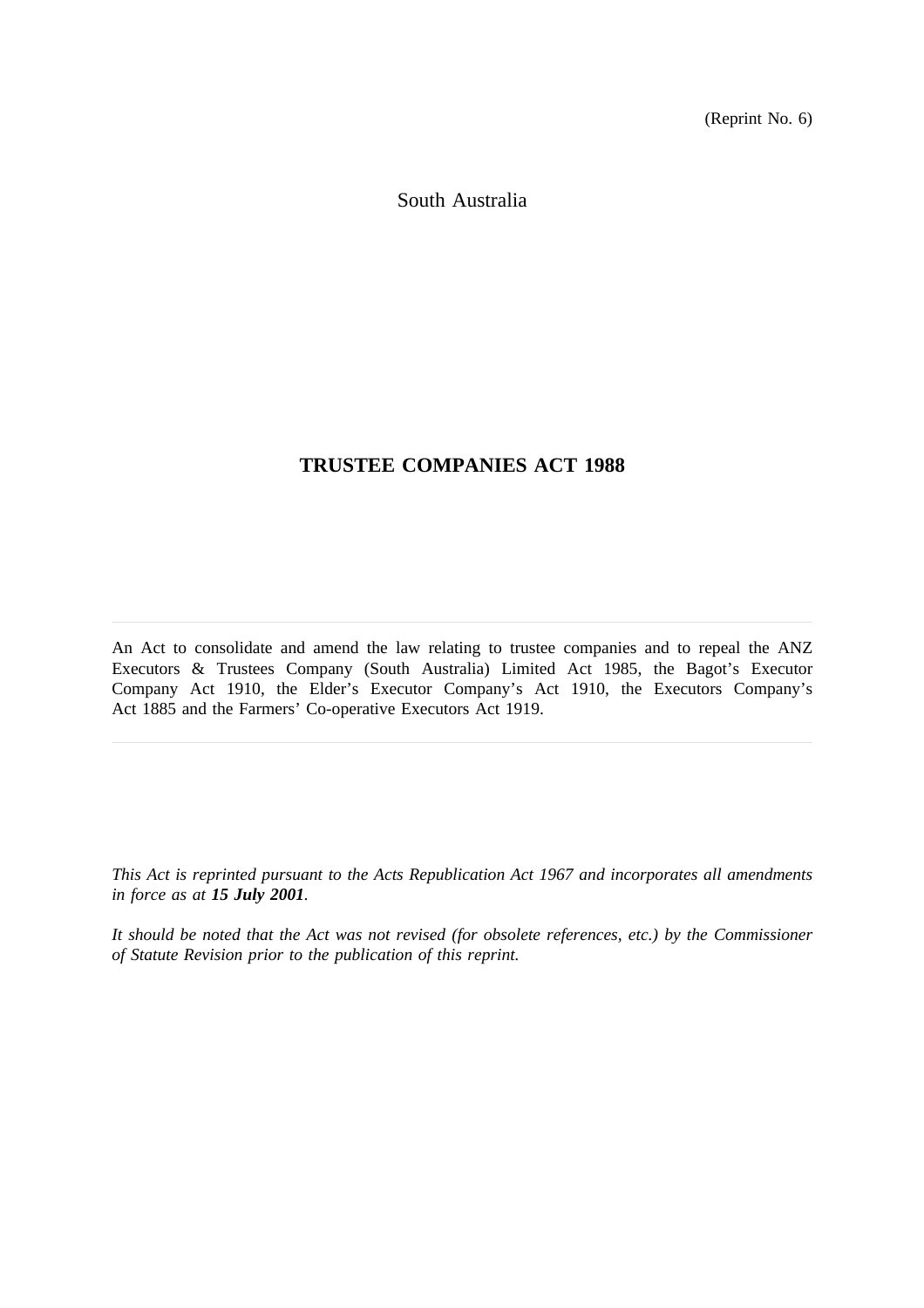# **TRUSTEE COMPANIES ACT 1988**

being

Trustee Companies Act 1988 No. 102 of 1988 [Assented to 15 December 1988]<sup>1</sup>

as amended by

Trustee Companies Act Amendment Act 1990 No. 73 of 1990 [Assented to 20 December 1990]<sup>2</sup>

Statutes Amendment (Attorney-General's Portfolio No. 2) Act 1993 No. 92 of 1993 [Assented to 4 November 1993]

ANZ Executors & Trustee Company (South Australia) Limited (Transfer of Business) Act 1996 No. 78 of 1996 [Assented to 28 November  $1996$ ]<sup>3</sup>

Statutes Amendment (Trusts) Act 1999 No. 56 of 1999 [Assented to 12 August 1999]<sup>4</sup>

Statutes Amendment (Public Trustee and Trustee Companies—GST) Act 2000 No. 23 of 2000 [Assented to 8 June 2000]

**Statutes Amendment (Corporations) Act 2001 No. 23 of 2001 [Assented to 14 June 2001]5**

- <sup>2</sup> Came into operation 31 October 1991: *Gaz*. 31 October 1991, p. 1198.
- <sup>3</sup> Came into operation 1 January 1997: *Gaz*. 19 December 1996, p. 1918.
- <sup>4</sup> Part 3 (ss. 8-14) and Sched. came into operation 18 October 1999: *Gaz*. 30 September 1999, p. 1341.

**<sup>5</sup> Part 32 (ss. 119-121) came into operation 15 July 2001 (being the day on which the** *Corporations Act 2001* **of the Commonwealth came into operation:** *Commonwealth of Australia Gazette* **No. S 285, 13 July 2001):** *Gaz***. 21 June 2001, p. 2270.**

*NOTE:*

- *Asterisks indicate repeal or deletion of text.*
- *Entries appearing in bold type indicate the amendments incorporated since the last reprint.*
- *For the legislative history of the Act see Appendix.*

<sup>1</sup> Came into operation 20 April 1989: *Gaz*. 20 April 1989, p. 1080.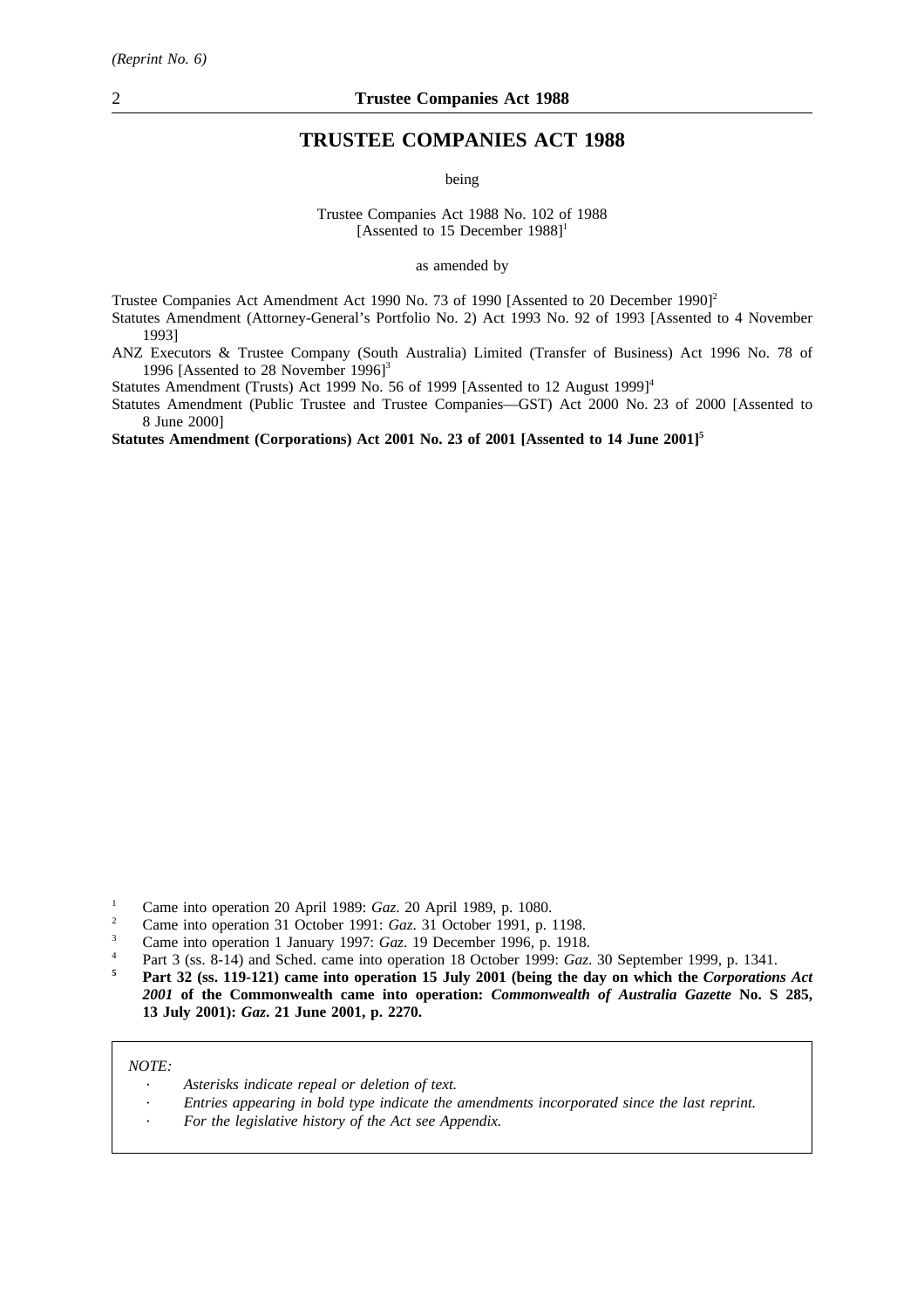# **SUMMARY OF PROVISIONS**

# **PART 1 PRELIMINARY**

- 1. Short title<br>2. Commenc
- 2. Commencement<br>3 Interpretation
- **Interpretation**

# **PART 2 POWERS OF TRUSTEE COMPANIES**

- 4. Trustee company may act as executor or administrator
- 5. Trustee company may act as trustee, agent, attorney, manager or receiver
- 6. Trustee company may act for children or persons who are unable to manage their affairs 7. Officers may represent or make affidavits, etc., for company
- 7. Officers may represent or make affidavits, etc., for company 8. Trustee company may act jointly
- 8. Trustee company may act jointly<br>9. Commission chargeable by truste
- Commission chargeable by trustee company
- 10. Fee for administering perpetual trust
- 11. Additional remuneration
- 12. Court may review company's charges
- 13. Investment of trust funds
- 14. Money from several estates may be invested as one fund
- 15. Common funds
- 15A. Notice to be given on initial change in investment of common fund
- 15B. Provision of reasons for certain investments
- 16. Power of trustee company acting in representative capacity to hold its own shares, etc.
- 16A. Recovery of GST

#### **PART 3 DUTIES AND LIABILITIES OF TRUSTEE COMPANIES**

- 17. Returns to be made by trustee company
- 18. Minister may require information, etc.
- 19. Accounts, audits and information for investor, etc., in common funds
- 20. Information for prospective investors in common funds
- 21. False or misleading statements as to common fund
- 22. Trustee company may be required to provide account in relation to estate
- 23. Directors and managers responsible to the Court
- 24. Trustee company may be removed from office<br>25. Appointment by Court of administrator of trust
- Appointment by Court of administrator of trustee company's affairs

### **PART 4 MISCELLANEOUS**

- 26. False or misleading statements
- 27. Offences by trustee companies
- 28. Evidentiary provision
- 29. Act not to affect other Acts or remedies<br>30. Summary offences
- 30. Summary offences<br>31. Regulations
- **Regulations**

#### **SCHEDULE 1**

*Trustee Companies*

#### **SCHEDULE 2**

*Repeal of Certain Acts and Transitional Provision*

#### **APPENDIX LEGISLATIVE HISTORY**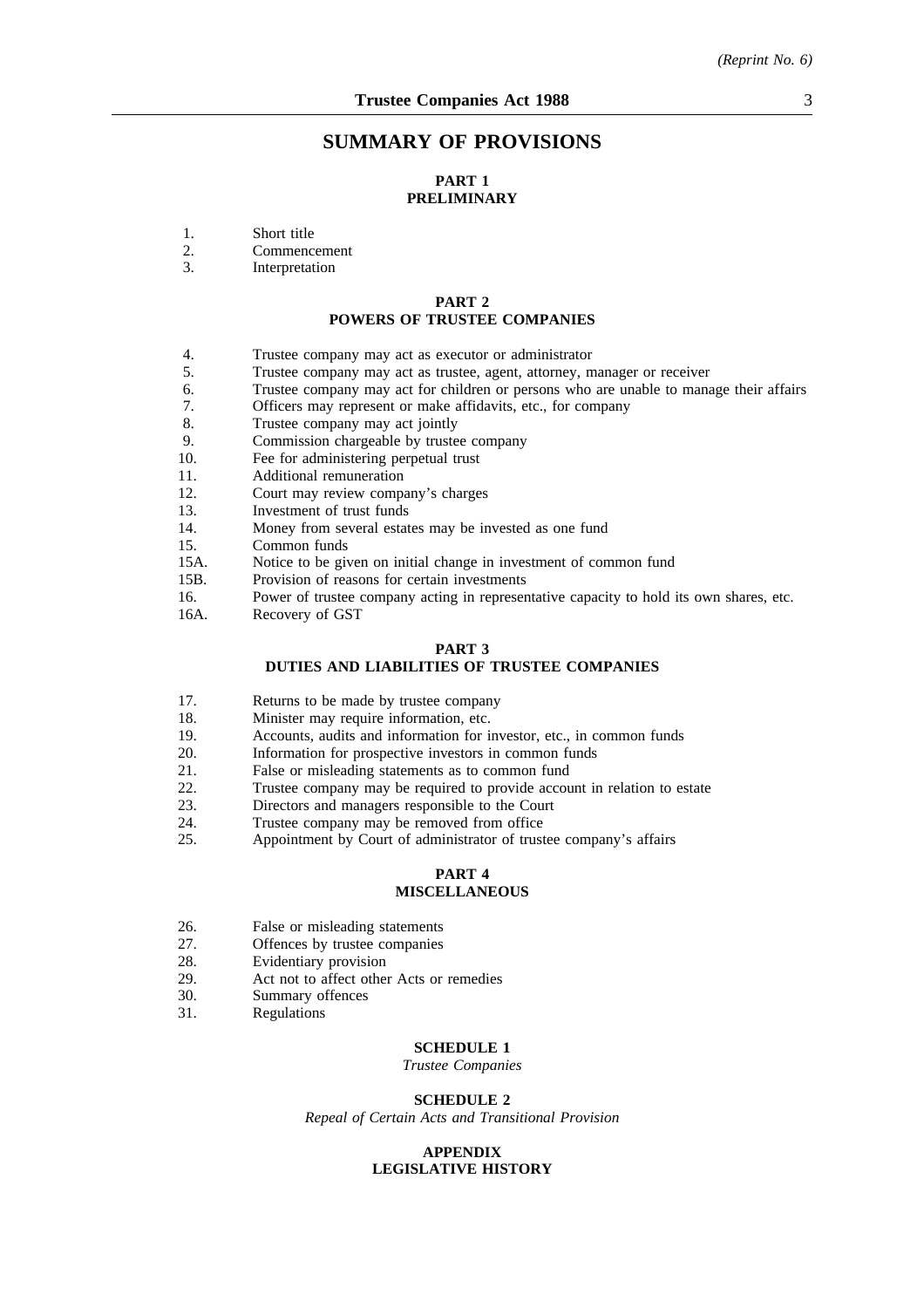# **The Parliament of South Australia enacts as follows:**

# **PART 1 PRELIMINARY**

# **Short title**

**1.** This Act may be cited as the *Trustee Companies Act 1988*.

# **Commencement**

**2.** This Act will come into operation on a day to be fixed by proclamation.

# **Interpretation**

**3.** (1) In this Act, unless the contrary intention appears—

"**business day**" means a day other than a Saturday or a Sunday or other public holiday;

"**common fund**" means a common fund established by a trustee company under section 15;

"**the Court**" means the Supreme Court of South Australia;

"**estate**", in relation to a trustee company, includes any real or personal property committed to the administration or management of the trustee company whether as executor, administrator or in any other capacity authorised by this Act, but does not include money deposited with the trustee company for the purpose only of investment in a common fund;

"**investor**" in relation to a common fund, means an estate or person on whose behalf money is invested in the common fund;

"**letters of administration**" means letters of administration of the estate of a deceased person, with or without the will annexed:

"**officer**", of a trustee company, means a director or manager of the company or some other officer or employee of the company designated by the board of directors as an officer for the purposes of this Act;

"**person who has a proper interest**" or "**person with a proper interest**", includes, in relation to a trust established for charitable purposes, the following persons:

- *(a)* the Attorney-General;
- *(b)* a person who is named in the instrument establishing the trust as a person who is entitled to, or may, receive money or other property for the purposes of the trust;
- *(c)* a person who is named in the instrument establishing the trust as a person who must, or may, be consulted by the trustees before distributing or applying money or other property for the purposes of the trust;
- *(d)* a person who in the past has received money or other property from the trustees for the purposes of the trust;
- *(e)* a person of a class that the trust is intended to benefit;

"**the Registrar**" means the Registrar of Probates and includes an acting or deputy Registrar of Probates;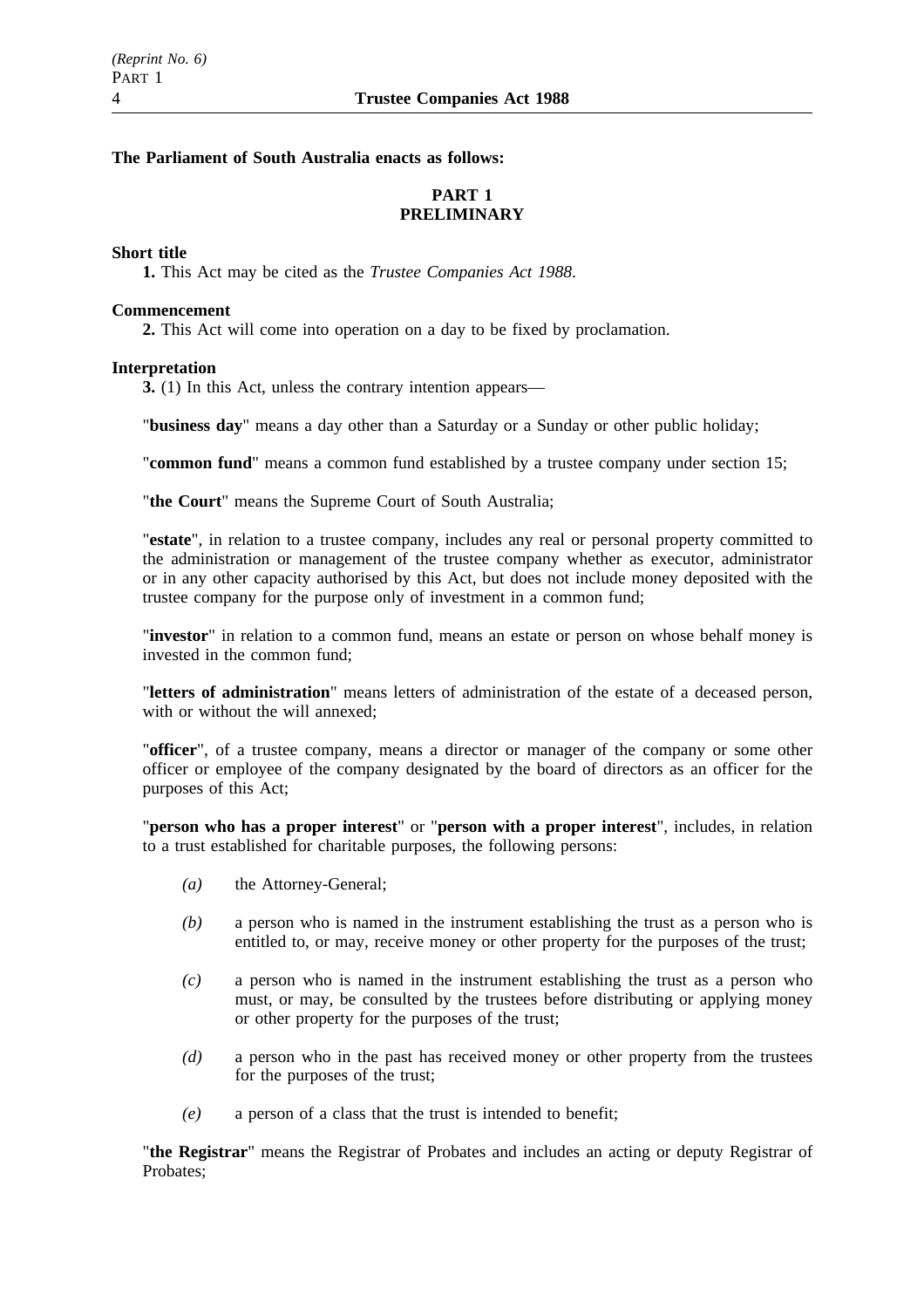"**trustee**" includes a bare trustee or custodian trustee;

"**trustee company**" *see schedule 1*;

"**trustee investment**" means an investment in which a trustee is authorised by law to invest trust funds;

"**will**" includes codicil.

(2) Where an unincorporated body is named in an instrument establishing a trust, the persons for the time being comprising the body will be taken to have been individually named in the instrument.

(3) Subsection (2) applies for the purposes of this Act but not for the purposes of interpreting the trust instrument.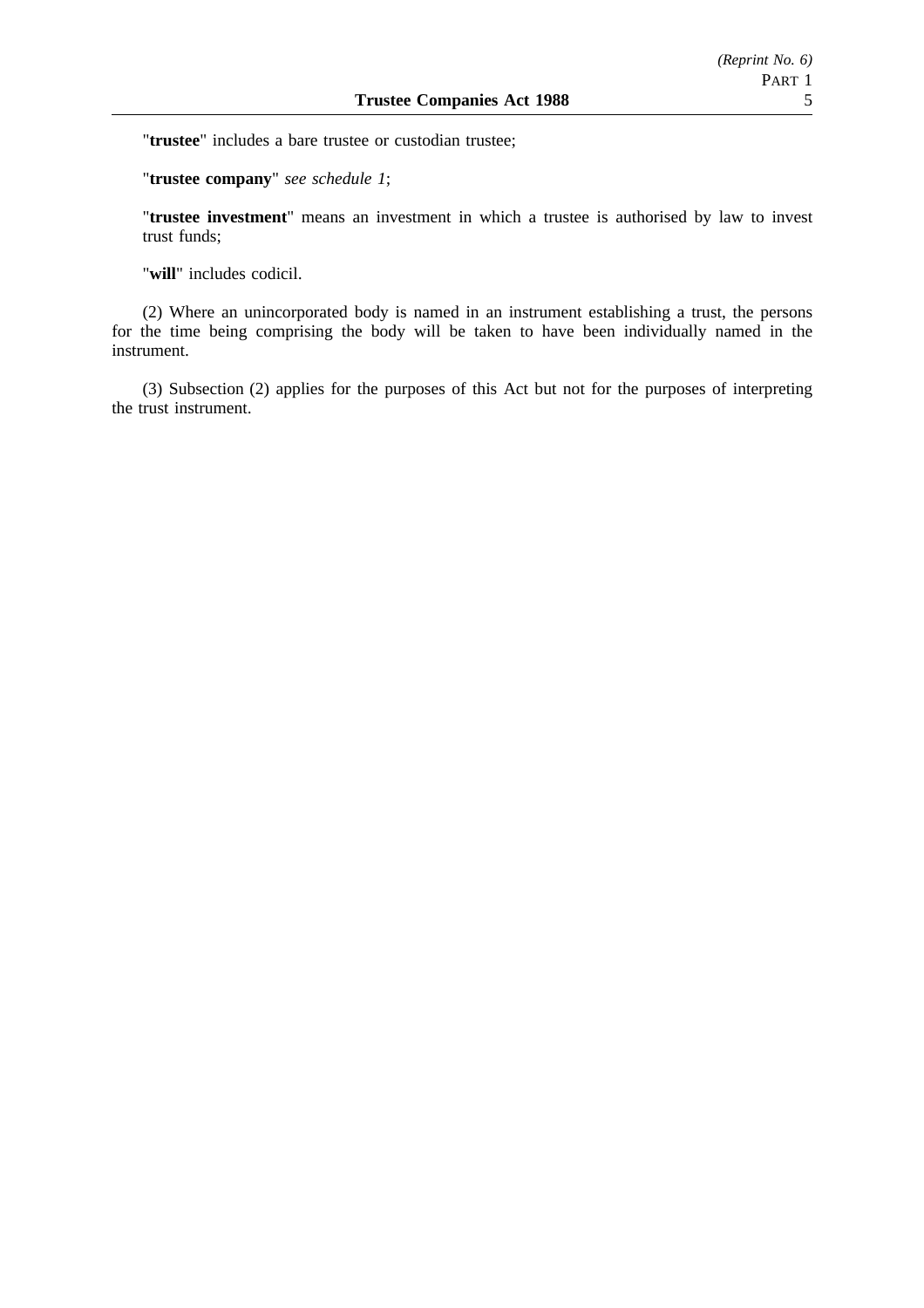# **PART 2 POWERS OF TRUSTEE COMPANIES**

### **Trustee company may act as executor or administrator**

**4.** (1) A trustee company has the same powers as a natural person to act as the executor of the will, or the administrator of the estate, of a deceased person.

- (2) A trustee company may apply for and obtain—
- *(a)* probate of the will of a deceased person; or
- *(b)* letters of administration of the estate of a deceased person,

in the same circumstances as a natural person.

(3) A trustee company may, with the approval of the Court or the Registrar and the consent of the person entitled to probate of the will or a grant of administration of the estate of a deceased person, apply for and obtain—

- *(a)* probate of the will of the deceased person; or
- *(b)* letters of administration of the estate of the deceased person,

(as the case requires).

(4) A trustee company may, with the approval of the Court, act on behalf, or in the place, of an executor of the will, or an administrator of the estate, of a deceased person, either on a permanent or a temporary basis.

# **Trustee company may act as trustee, agent, attorney, manager or receiver**

**5.** A trustee company has the same powers as a natural person to act as trustee, agent, attorney, manager or receiver.

# **Trustee company may act for children or persons who are unable to manage their affairs**

**6.** A trustee company may act—

- *(a)* as the guardian of a child; or
- *(b)* as the administrator, committee, guardian or manager of the estate of a person who is unable to manage his or her own affairs.

# **Officers may represent or make affidavits, etc., for company**

**7.** (1) Where a trustee company makes an application for probate or letters of administration or any other application under this Act or acts as executor, administrator or in any other capacity authorised by this Act, the company may be represented in any court or elsewhere by an officer of the company.

(2) Where in any circumstances referred to in subsection (1) an affidavit, declaration or statement is required to be made by a trustee company whether on oath or otherwise, the affidavit, declaration or statement may be made on behalf of the company by an officer of the company.

# **Trustee company may act jointly**

**8.** (1) A trustee company may be appointed to act as executor, administrator, or in any other capacity authorised by this Act, either alone or jointly with another person.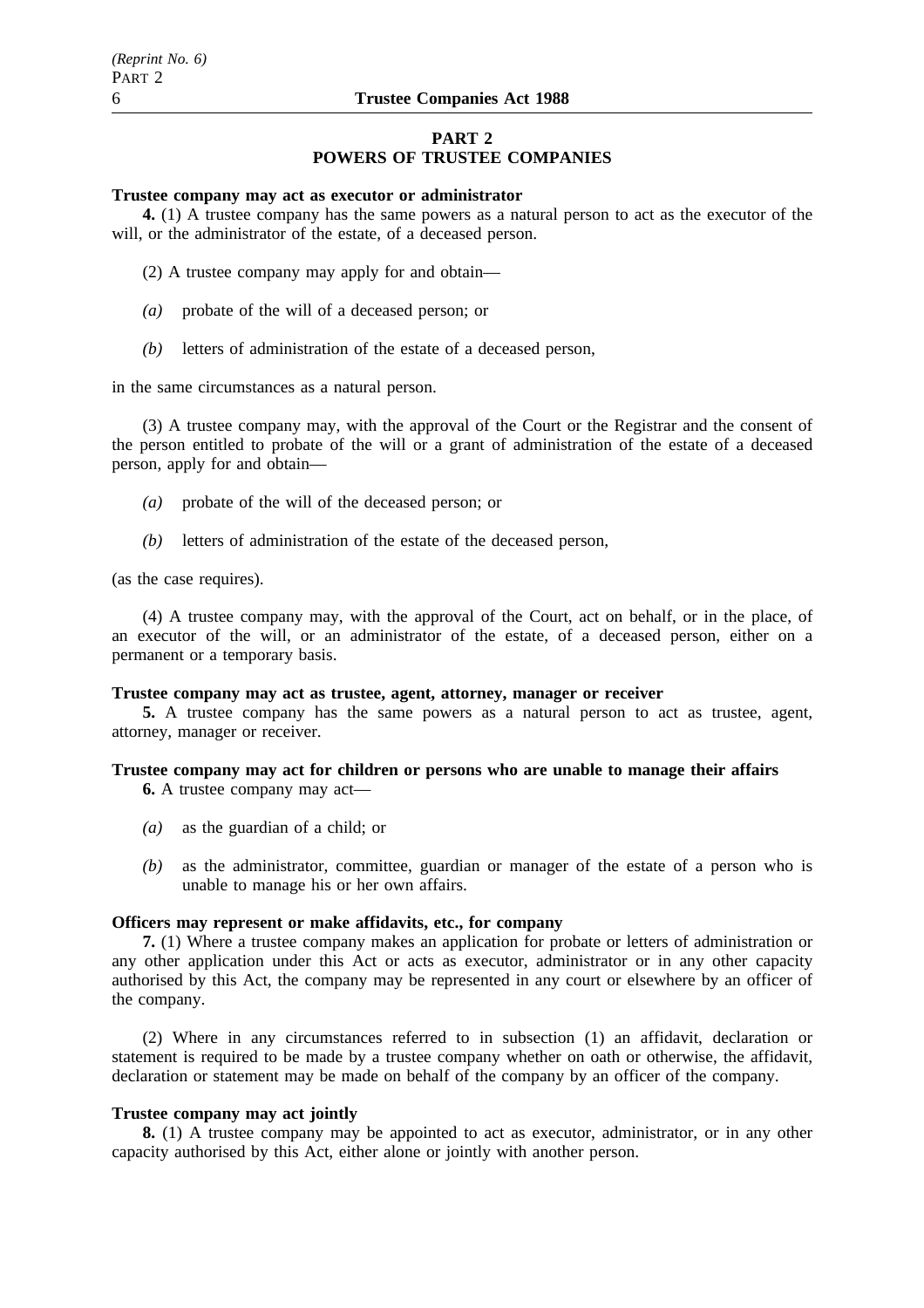- (2) Where a trustee company is appointed to act jointly with another person—
- *(a)* any property held or controlled by the company and that other person jointly may, with the consent in writing of the other person, be dealt with by the company alone; and
- *(b)* in that event the other person is exonerated from liability that might (but for this paragraph) have arisen from the company's subsequent dealing with the property.

# **Commission chargeable by trustee company**

**9.** (1) Subject to this Act, a trustee company may charge against each estate committed (before or after the commencement of this Act) to its administration or management a commission at a rate fixed from time to time by the board of directors of the company but not in any case exceeding—

- *(a)* 7.5 per cent of the income received by the company on account of the estate; and
- *(b)* 6 per cent of the capital value of the estate.
- (2) For the purposes of subsection (1)—
- *(a)* the capital value of an estate is the capital value of its assets as at the date of distribution by the company;
- *(b)* no deduction need be made for debts or liabilities in determining capital value;
- *(c)* the commission that may be charged is not diminished or affected by any entitlement of another person to commission or other remuneration in respect of the estate or part of it;
- *(d)* the rate of the commission must not exceed that set out in the published scale of charges of the company when the commission becomes payable.

(3) Commission in respect of income received on account of an estate, or in respect of the capital value of assets of an estate, may be charged and paid out of, or deducted from, the estate after receipt of the income, or before or after distribution of the assets, but, where commission is charged in respect of assets before their distribution—

- *(a)* the amount of the commission must be calculated on the capital value of the assets when they came under the administration or management of the company; and
- *(b)* on distribution of the assets, any necessary adjustment must be made so that the commission charged accords with the requirements of subsection (1).

# **Fee for administering perpetual trust**

**10.** (1) Subject to subsection (4), a trustee company may charge against a perpetual trust administered by the company (whether the company commenced administering the trust before or after the commencement of this Act) an administration fee in respect of each month of the company's administration of the trust.

(2) The administration fee—

- *(a)* must not exceed one-twelfth of one per cent of the value of the trust as at the first business day of the month; and
- *(b)* may be charged only against—
	- (i) income received by the company on account of the trust;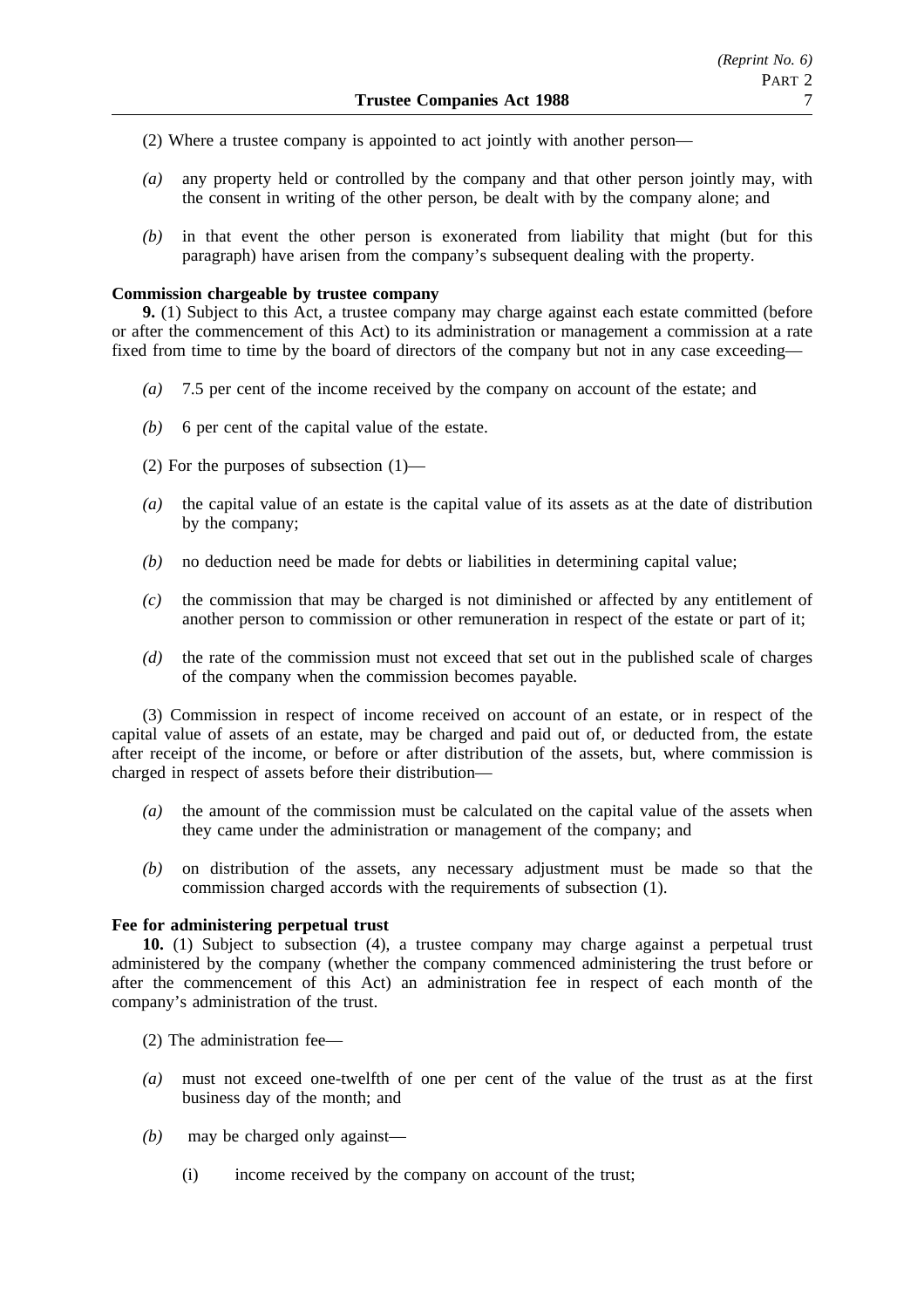(ii) subject to the terms of the instrument under which the company administers the trust—that component of the capital assets of the trust representing the capital growth of those assets during the period in respect of which the administration fee is charged.

(2a) Where a trustee company charges an administration fee in respect of a particular period against both income and capital assets under subsection (2)*(b)*, it must, at the request of a person with a proper interest, inform the person of the proportion of the fee charged against each and the method used to determine that proportion.

(3) Where a trustee company charges an administration fee under this section against a perpetual trust, it may not charge commission under section 9 in respect of the capital value of property subject to the trust unless the property comprises or forms part of a deceased estate administered by the company.

- (4) Subject to subsection (5), where—
- *(a)* a trustee company invests money comprising the whole or part of a perpetual trust in a common fund; and
- *(b)* the company charges a management fee under section 15 in respect of that investment,

the company must not charge a fee under this section in respect of the trust or that part of it.

(5) Subject to the terms of the instrument under which the company administers the trust, the company may charge a fee under this section for reasonable administrative action by the company in administering the trust, or the part of it referred to in subsection (4), if the administrative action is not related to the investment or management of the trust, or that part of it, in the common fund.

(6) A trustee company must, at the request of a person with a proper interest, provide that person with a detailed statement of the administration fees charged by the company under this section in the circumstances referred to in subsection (5) and the administrative action for which each of those fees was charged.

# **Additional remuneration**

**11.** (1) A trustee company may—

- *(a)* charge against an estate the amount of any disbursement properly made in the administration or management of the estate;
- *(b)* charge reasonable fees for the preparation and lodging of returns in respect of any tax, duty or fee imposed by law.
- (2) A trustee company may, if authorised to do so—
- *(a)* by the instrument by which an estate is committed to the administration or management of the company; or
- *(b)* by instrument in writing by the beneficiaries of an estate,

charge a commission or fee in addition to, or instead of, a commission or fee authorised by this Act, but any authorisation on behalf of a beneficiary who is a minor or mentally incompetent is ineffective unless confirmed by the Court.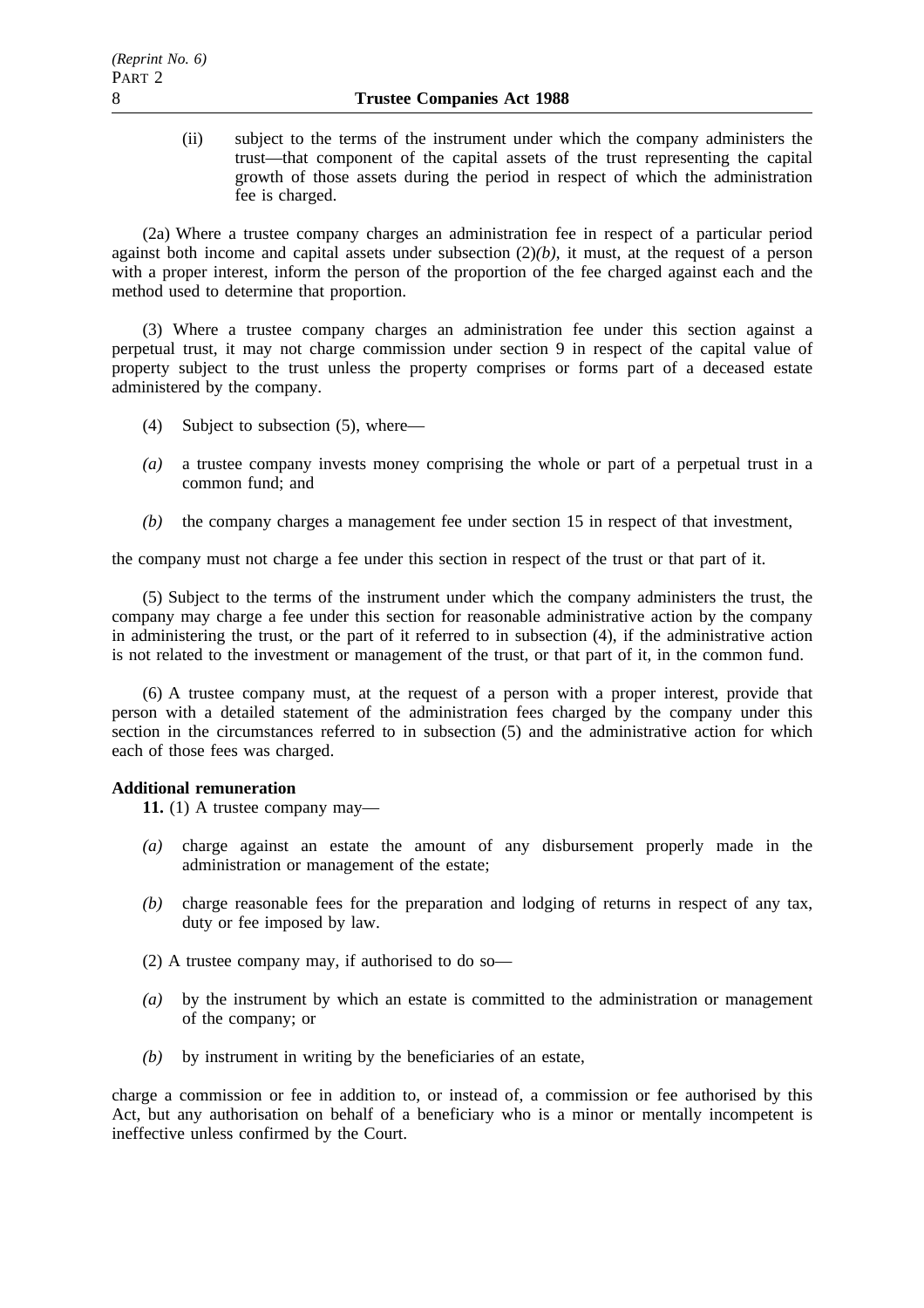(3) Where, in the administration or management of an estate, a trustee company is authorised or required to carry on a business or undertaking either alone or in partnership, the Court may, on the application of the company, authorise some other form of remuneration in addition to, or instead of, commission authorised by this Act.

(4) A trustee company may not charge or receive in respect of services provided in the administration or management of an estate any commission, fee or other remuneration not authorised by or under this Act.

### **Court may review company's charges**

**12.** Where the Court is of the opinion that the rate or amount of any commission, fee or other remuneration in respect of an estate is excessive, the Court may, on the application of any person who has a proper interest in the matter, review the rate or amount of the commission, fee or other remuneration and reduce it.

### **Investment of trust funds**

**13.** Subject to the terms of any relevant instrument of trust, a trustee company may invest any money held in trust by the company—

- *(a)* in a manner authorised by the instrument of trust; or
- *(b)* in a trustee investment; or
- *(c)* in a common fund established by the company.

#### **Money from several estates may be invested as one fund**

**14.** (1) Subject to section 13, a trustee company may invest money from more than one estate that it holds as trustee or in any other capacity authorised by this Act as one fund in one or more investments.

(2) Where money from more than one estate is invested under subsection (1), the company must—

- *(a)* keep an account showing the current amount for the time being at credit in respect of each estate; and
- *(b)* after deduction of any charges—
	- (i) divide any income arising from investment of the money between the estates in proportion to the amounts invested and the period of each investment; and
	- (ii) divide any profit or loss of a capital nature arising from investment of the money between the estates in proportion to the amounts invested.

#### **Common funds**

**15.** (1) A trustee company may establish one or more common funds.

(2) A trustee company must determine the classes of investments in which a common fund may be invested and may vary the classes from time to time.

(3) Money may not be invested in a common fund unless the classes of investment in which that money could be invested on separate account are the same as, or include, the classes of investment in which the common fund may be invested.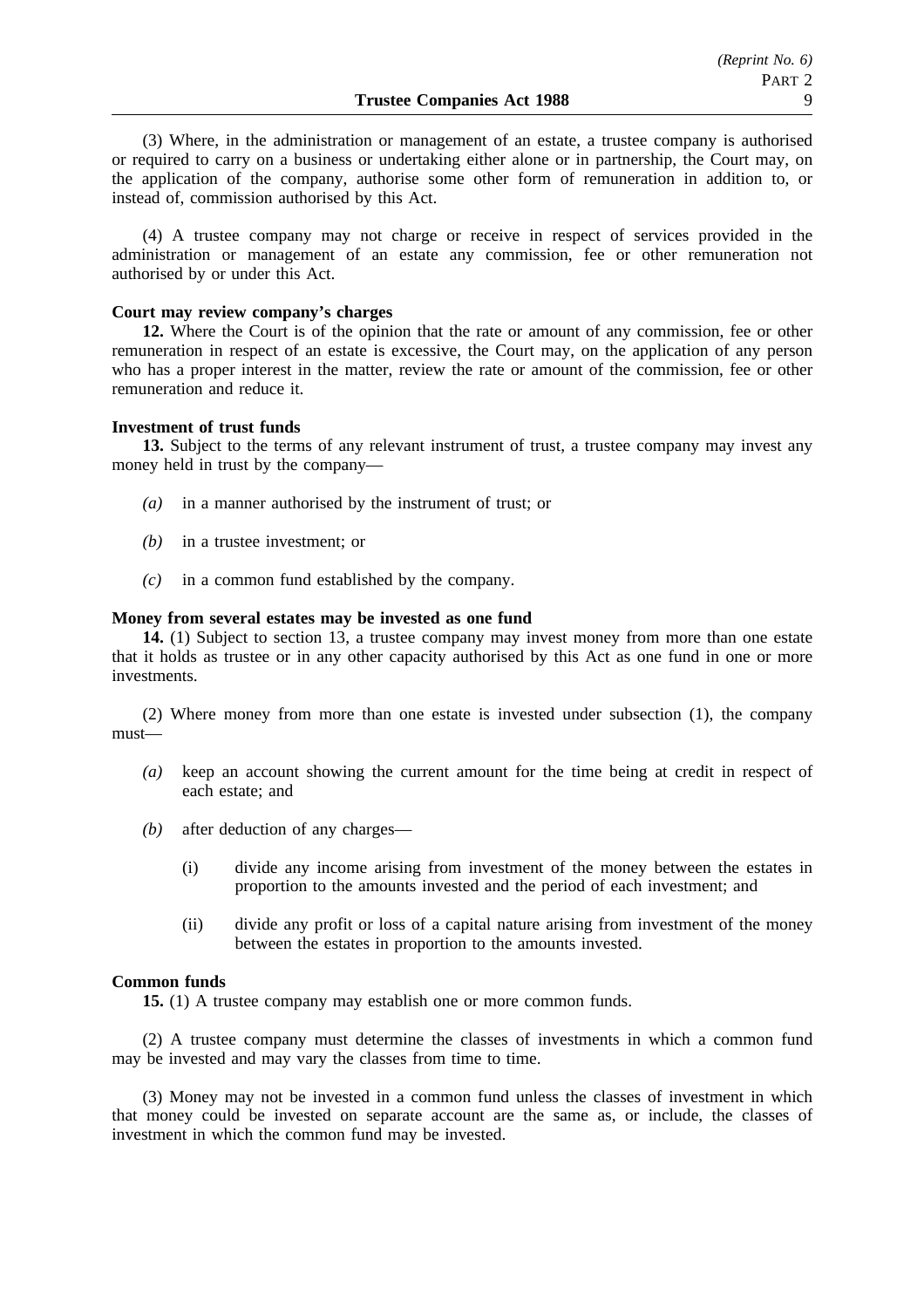(3a) A trustee company must limit the amount of money comprising the whole or part of an estate that it invests in a common fund established or managed by it to an amount that a prudent trustee of that estate would invest in the fund.

(4) Money not otherwise held in trust by the trustee company is while invested in a common fund held by the company in trust for the investor.

(5) A trustee company must keep an account showing the current amount for the time being at credit in the common fund on account of each investor.

(6) A trustee company may sell investments belonging to a common fund and may withdraw money from a common fund in the course of, or for the purpose, of its administration or management of an estate or as required or authorised by an investor in the fund.

(7) A trustee company may at any time withdraw from a common fund any amount at credit in the common fund on account of an estate and invest that money separately.

(8) After deduction of any charges—

- *(a)* any income arising from investment of the fund must be divided between the investors in proportion to the amounts invested and the period of each investment; and
- *(b)* any profit or loss of a capital nature arising from investment of the fund must be divided between the investors in proportion to the amounts invested.

(9) A trustee company must value each common fund (including the investments in which the fund is invested) as at the first business day of each month and, if the company thinks fit, as at such other times as may be appropriate according to the nature of the particular fund.

(10) Investments in and withdrawals from a common fund must be effected on the basis of the valuation last made under subsection (9).

(11) A trustee company may charge against each common fund a management fee in respect of each month of the company's management of the fund.

(12) The management fee charged against money invested in a common fund on account of an estate must not exceed one-twelfth of one per cent of the value of the fund attributable to investment of the estate as at the first business day of the month.

(13) A trustee company may not increase a fee charged in respect of management of a common fund except after giving to each investor (other than an estate) not less than one month's notice in writing of the new fee.

(14) Nothing in this section limits or affects the operation of section 14.

# **Notice to be given on initial change in investment of common fund**

**15A**. (1) Before varying the class or classes of investments of a common fund for the first time after the commencement of the *Statutes Amendment (Trusts) Act 1999*, a trustee company must serve notice on all persons who have invested money in the common fund informing them that it intends to vary the class or classes of investment in which the common fund is invested.

(2) The notice must inform the investor of his or her right under subsection (3) to withdraw the money invested.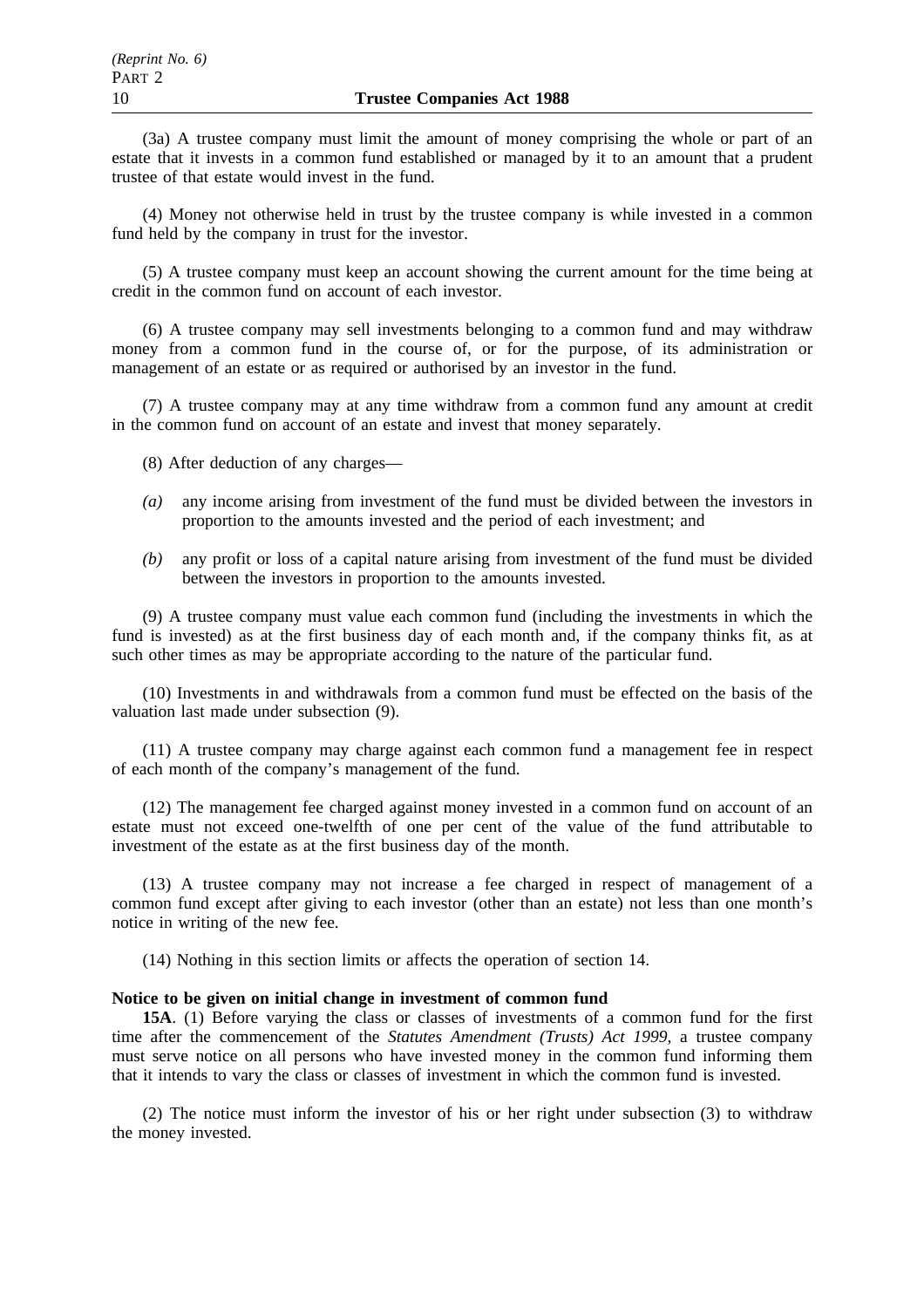(3) An investor may, before the expiration of six months after service of the notice on him or her and despite any agreement with the trustee company to the contrary, withdraw money that was invested in the common fund before service of the notice.

(4) The investor must not be subjected to any penalty in respect of a withdrawal referred to in subsection (3).

(5) Service of a notice under this section may be made personally or by post addressed to the investor at his or her last address known to the trustee company.

# **Provision of reasons for certain investments**

**15B.** (1) Where a trustee company holds money in trust and invests the money in a common fund, the company must, on request in writing by a person who has a proper interest in the matter, furnish to that person—

- *(a)* the company's reasons for so investing the money; and
- *(b)* such other information in relation to the investment as is required by regulation.

(2) The company must furnish its reasons and the other information in writing as soon as practicable and without charge.

(3) A trustee company need not provide reasons or information under this section to the same person in respect of the same investment more often than once in any 12 month period.

# **Power of trustee company acting in representative capacity to hold its own shares, etc.**

**16.** A trustee company may in the administration or management of an estate hold shares or other securities issued by the company itself or a related body corporate within the meaning of the *Corporations Act 2001* of the Commonwealth and forming part of that estate, but it must not exercise any power that it has in that capacity to purchase any such shares or securities unless-

- *(a)* it is authorised to do so by the terms on which the power is conferred; or
- *(b)* the shares or other securities form part of a new issue offered to existing holders of shares or securities in proportion to their existing holdings.

# **Recovery of GST**

**16A.** (1) Where—

- *(a)* a trustee company will be liable to pay GST in respect of commission or a fee or other remuneration charged or received by the company for a service provided by it; and
- *(b)* a limit is imposed by or under another provision of this Act on the amount of the commission, fee or other remuneration,

the trustee company may (subject to the terms on which it provides the service) charge the relevant estate, trust or fund commission or a fee, or receive other remuneration, that does not exceed the amount that is, after deduction of the GST payable in respect of it, equivalent to the maximum commission, fee or other remuneration that could be charged or received by the company in accordance with the limit referred to in paragraph *(b)*.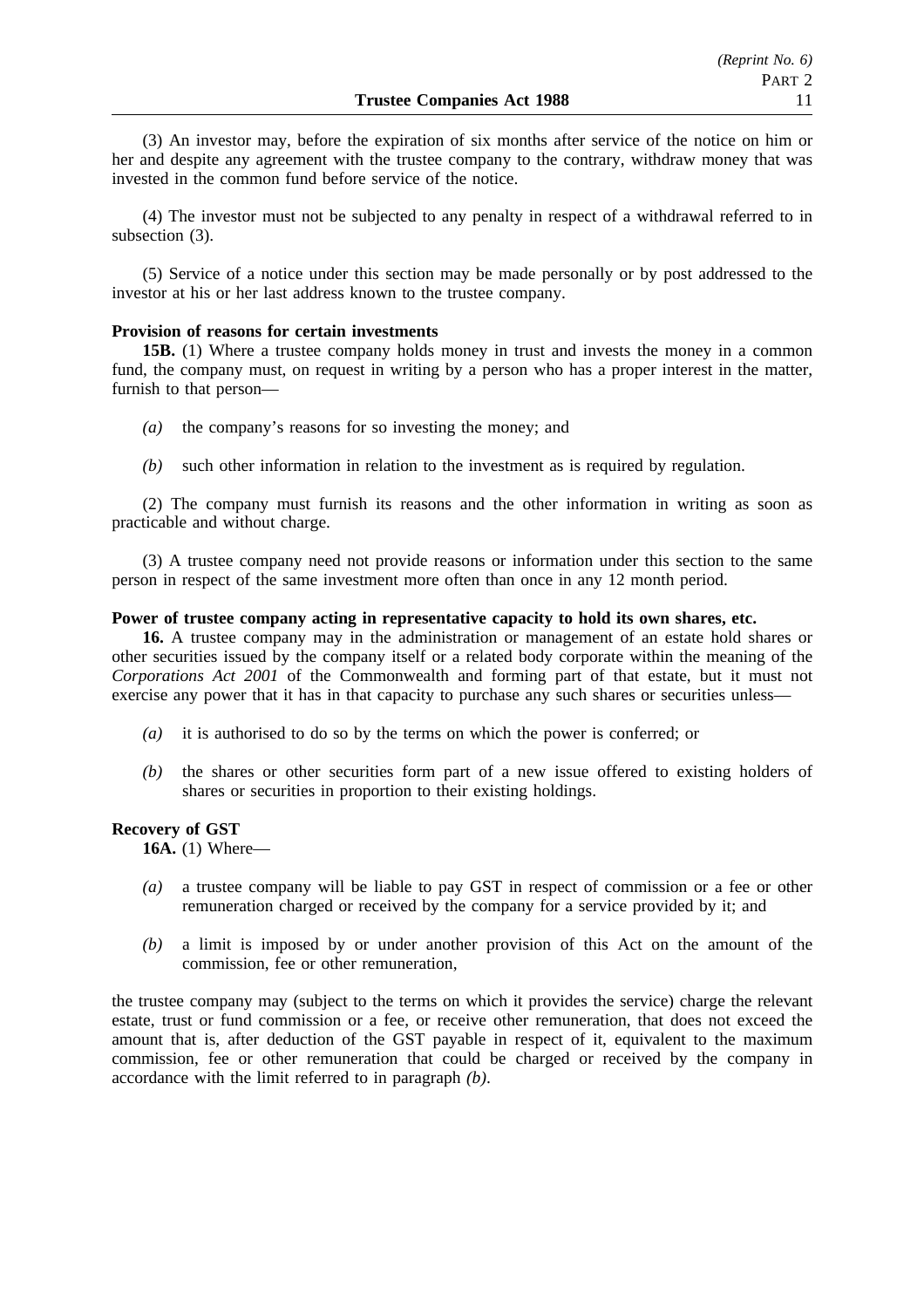(2) In this section—

"**GST**" means the tax payable under the GST law;

"**GST law**" means—

- *(a) A New Tax System (Goods and Services Tax) Act 1999* of the Commonwealth; and
- *(b)* the related legislation of the Commonwealth dealing with the imposition of a tax on the supply of goods, services and other things.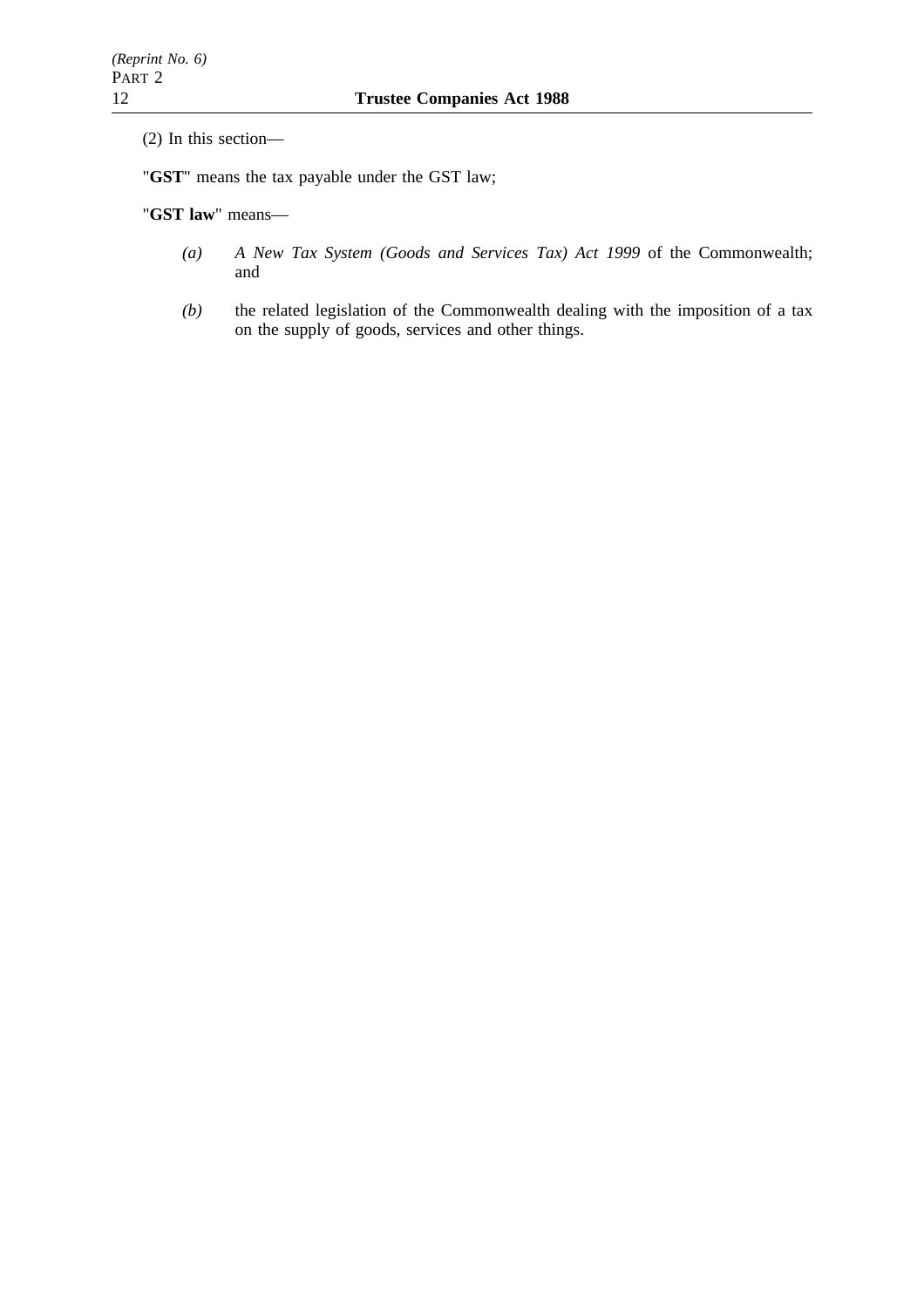## **PART 3**

# **DUTIES AND LIABILITIES OF TRUSTEE COMPANIES**

#### **Returns to be made by trustee company**

**17.** (1) Subject to this section, a trustee company must lodge with the Corporate Affairs Commission during the prescribed months in each year a statement in the prescribed form together with such documents as may be prescribed.

Maximum penalty: \$1 250.

(2) Statements may not be required to be lodged under this section more frequently than once every three months.

(3) The Commission may, in a particular case, extend the period for compliance with a requirement under this section.

(4) Any person may inspect a statement or document lodged with the Commission under this section.

## **Minister may require information, etc.**

**18.** (1) The Minister may, by notice in writing to a trustee company, require the company to furnish within such period as is specified in the notice such written information as to the company's operations as is specified in the notice.

(2) A trustee company must not fail to comply with the requirements of a notice under subsection (1).

Maximum penalty: \$1 250.

- (3) Where it appears to the Minister necessary or advisable to do so, the Minister may order—
- *(a)* a review of the operations of a trustee company; or
- *(b)* an audit of the accounts of a trustee company; or
- *(c)* both a review and audit.
- (4) For the purpose of a review or audit under subsection (3), a trustee company must—
- *(a)* deliver to the person appointed by the Minister to conduct the review or audit a list of all books, accounts and records kept by the company;
- *(b)* produce its books, accounts and records to that person at any reasonable time when required to do so:
- *(c)* afford that person all necessary information and facilities for the effective conduct of the review or audit.

Maximum penalty: \$1 250.

(5) Unless the Minister otherwise determines, the cost of a review or audit under this section must be borne by the trustee company and may be recovered by the Minister in a court of competent jurisdiction as a debt due to the Crown.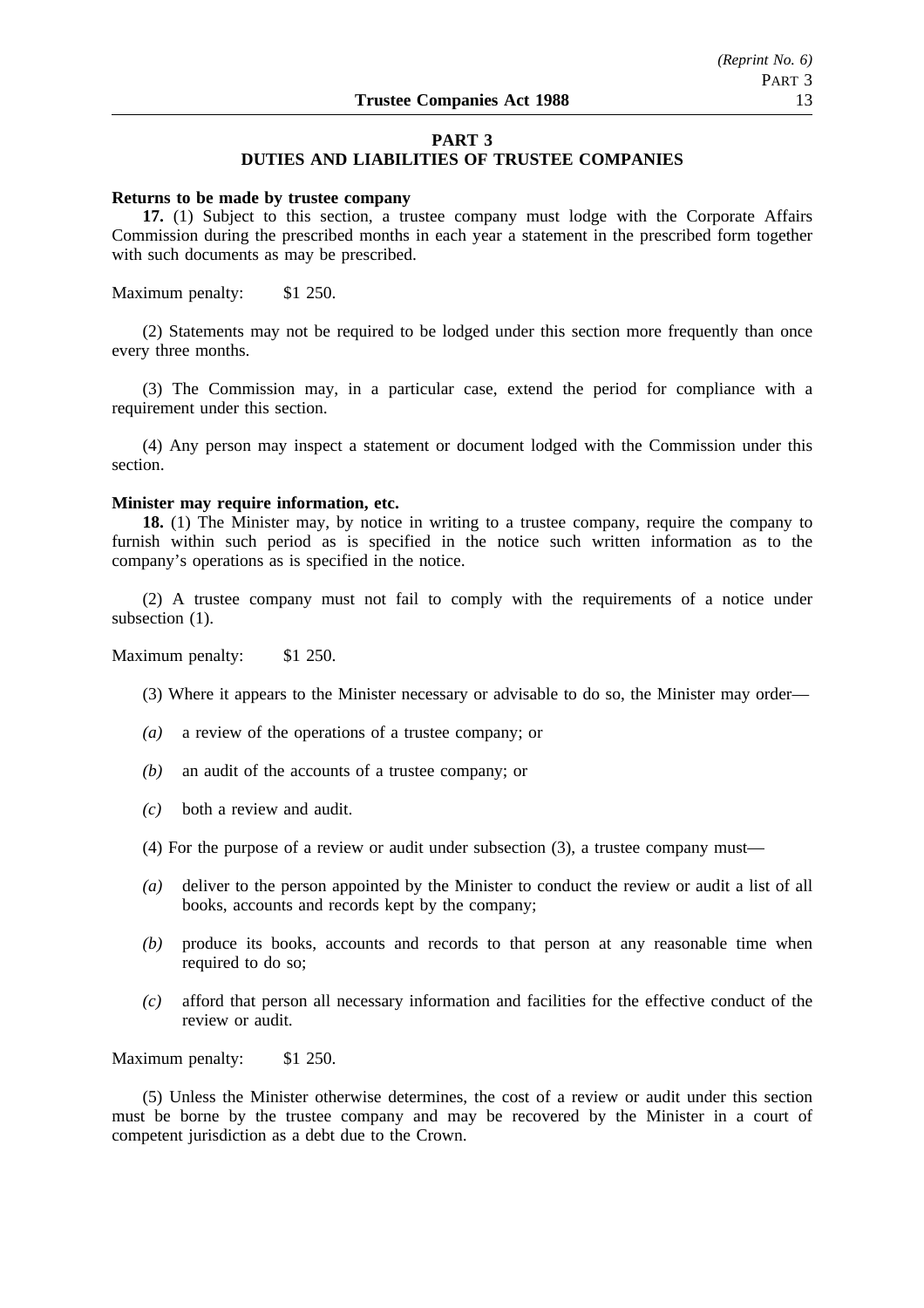# **Accounts, audits and information for investor, etc., in common funds**

**19.** (1) A trustee company must—

- *(a)* keep or cause to be kept proper books of account in relation to each common fund established by the company; and
- *(b)* cause those accounts to be audited at the end of each financial year by a registered company auditor; and
- *(c)* send or cause to be sent by post a statement of the accounts together with the report of the auditor on those accounts within two months of the end of the financial year to each investor (other than an estate) in the common fund.

Maximum penalty: \$1 250.

(2) A trustee company must, on request in writing by any investor in a common fund established by the company, furnish to that person, as soon as practicable and without charge, copies of the accounts, auditor's report and other documents laid before the company at its last annual general meeting pursuant to the *Corporations Act 2001* of the Commonwealth.

Maximum penalty: \$1 250.

(2a) Where the whole or part of an estate is invested in a common fund established by a trustee company, the company must, on request in writing by a person with a proper interest in the matter, provide to that person as soon as practicable and without charge—

- *(a)* for the purpose of inspection, copying or retention by that person—copies of accounts, auditor's report and other documents laid before the company at its last annual general meeting pursuant to the Corporations Law;
- *(b)* a written statement of—
	- (i) the classes of investments in which the common fund is for the time being invested and the proportion of the fund invested in each of those classes; and
	- (ii) the trustee company's investment strategy for the fund.

Maximum penalty: \$1 250.

(3) It is a defence to a charge of an offence against subsection (2) or (2a) if it is proved that the defendant had, before the failure to which the charge relates, furnished a copy of the accounts and documents referred to in that subsection to the person in relation to whom the failure occurred.

(4) In this section—

"**financial year**", in relation to a trustee company, means the period that is the financial year of the company for the purposes of the *Corporations Act 2001* of the Commonwealth;

"**registered company auditor**" means a person who is registered as an auditor under Part 9.2 of the *Corporations Act 2001* of the Commonwealth.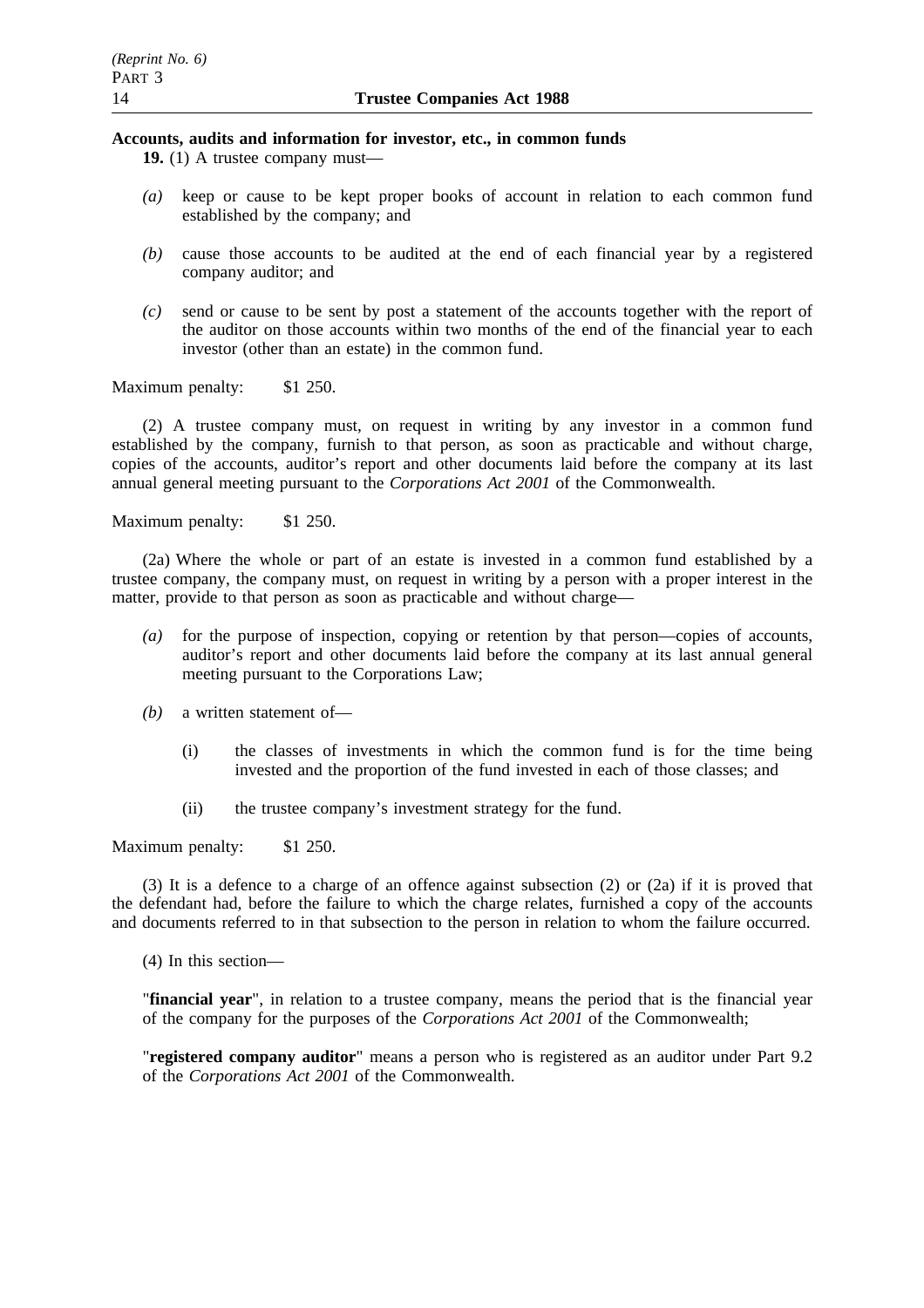#### **Information for prospective investors in common funds**

**20.** (1) Subject to this section, a trustee company must not accept money from any person for investment in a common fund established by the company unless the person has previously been furnished with the documents required under this section.

Maximum penalty: \$20 000.

(2) Subsection (1) does not apply in relation to—

- *(a)* money invested in a common fund by a trustee company in the course of the administration or management of an estate; or
- *(b)* money received for investment in prescribed circumstances.
- (3) The following documents must be furnished for the purposes of subsection (1):
- *(a)* a document containing the following information:
	- (i) the nature and the amount or rate of any fee that the trustee company charges in respect of investment in the common fund; and
	- (ii) the extent (if any) to which a capital sum invested may be reduced to defray losses from investment of the common fund; and
	- (iii) the class of investments in which the common fund may be invested; and
	- (iv) the rights of an investor in the common fund to withdraw all or part of the person's investment in the fund and the period of notice (if any) that the investor is required to give the company in respect of such withdrawal; and
	- (v) the terms governing distribution of income and profit or loss of a capital nature attributable to each investment in the common fund; and
- *(b)* copies of the statement of accounts and auditor's report last prepared in relation to the common fund; and
- *(c)* copies of the accounts and auditor's report laid before the last annual general meeting of the company pursuant to the *Corporations Act 2001* of the Commonwealth.

### **False or misleading statements as to common fund**

**21.** (1) A trustee company must not make or include in an advertisement or notice that it publishes or issues in relation to a common fund established or to be established by the company any statement that is false or misleading in a material particular.

Maximum penalty: \$20 000.

(2) Any person who suffers loss by reason of a statement made or included in an advertisement or notice in contravention of subsection (1) may recover compensation in respect of the loss from the trustee company by action in a court of competent jurisdiction.

# **Trustee company may be required to provide account in relation to estate**

**22.** (1) Subject to this section, a trustee company administering or managing an estate must, on application by any person with a proper interest in the matter, provide that person with an account of—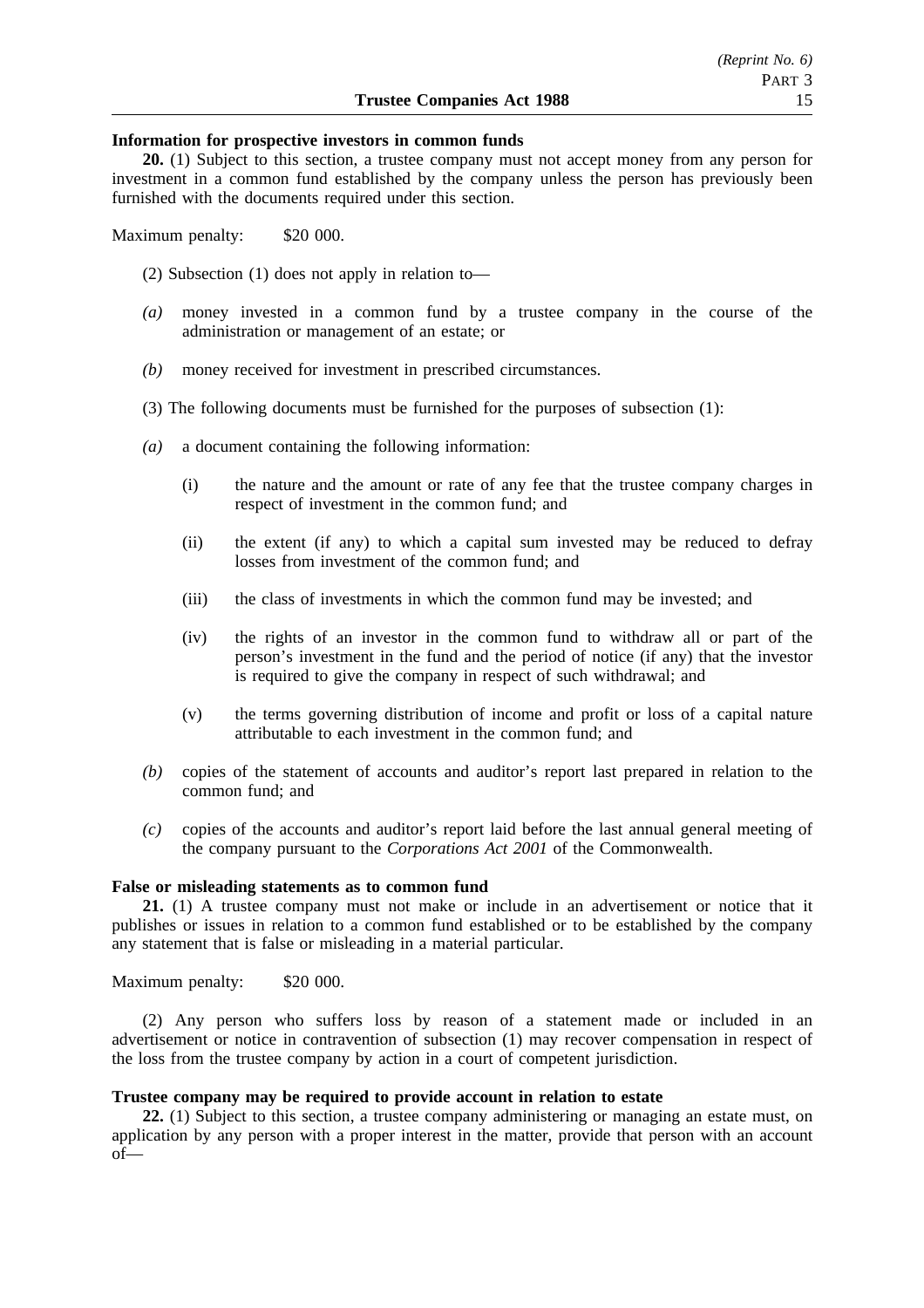- *(a)* the assets and liabilities of the estate;
- *(b)* the company's administration of the estate;
- *(c)* any distribution made from the estate;
- *(d)* any other expenditure from the estate.
- (2) Where—
- *(a)* a trustee company has provided an account to a person under this section; and
- *(b)* that person applies for a further account within three months from the date on which that person was provided with the previous account,

the company need not provide a further account in response to that application until the expiration of that period of three months.

(3) The company may charge a reasonable fee for providing an account under this section.

(4) If the company fails to provide a proper account under this section, the Court may, on application by the person who sought the account or any other person who has a proper interest in the matter, exercise one or both of the following powers—

- *(a)* it may order the preparation and delivery of proper accounts;
- *(b)* it may order an investigation of the administration of the estate by an officer of the Court or other person nominated in the order,

(and it may make any incidental or ancillary orders).

#### **Directors and managers responsible to the Court**

**23.** Where a trustee company is appointed or acts as executor, administrator, or in any other capacity under this Act, the manager and directors of the company are individually and collectively responsible to the Court in the same way and to the same extent as if they had been personally appointed to act in that capacity.

# **Trustee company may be removed from office**

**24.** A trustee company appointed or acting as executor, administrator, or in any other capacity under this Act is subject to the same control by the Court as a natural person acting in that capacity and is similarly liable to removal by the Court.

# **Appointment by Court of administrator of trustee company's affairs**

**25.** (1) Where it appears to the Court—

- *(a)* that proceedings to wind up a trustee company have commenced; or
- *(b)* that a trustee company is not in a position to carry out its fiduciary duties; or
- *(c)* that a trustee company has committed serious breaches of its fiduciary duties such that the power conferred by this section should be exercised,

the Court may, on application by the Minister, appoint an administrator to administer the company's affairs insofar as they involve the performance of fiduciary duties.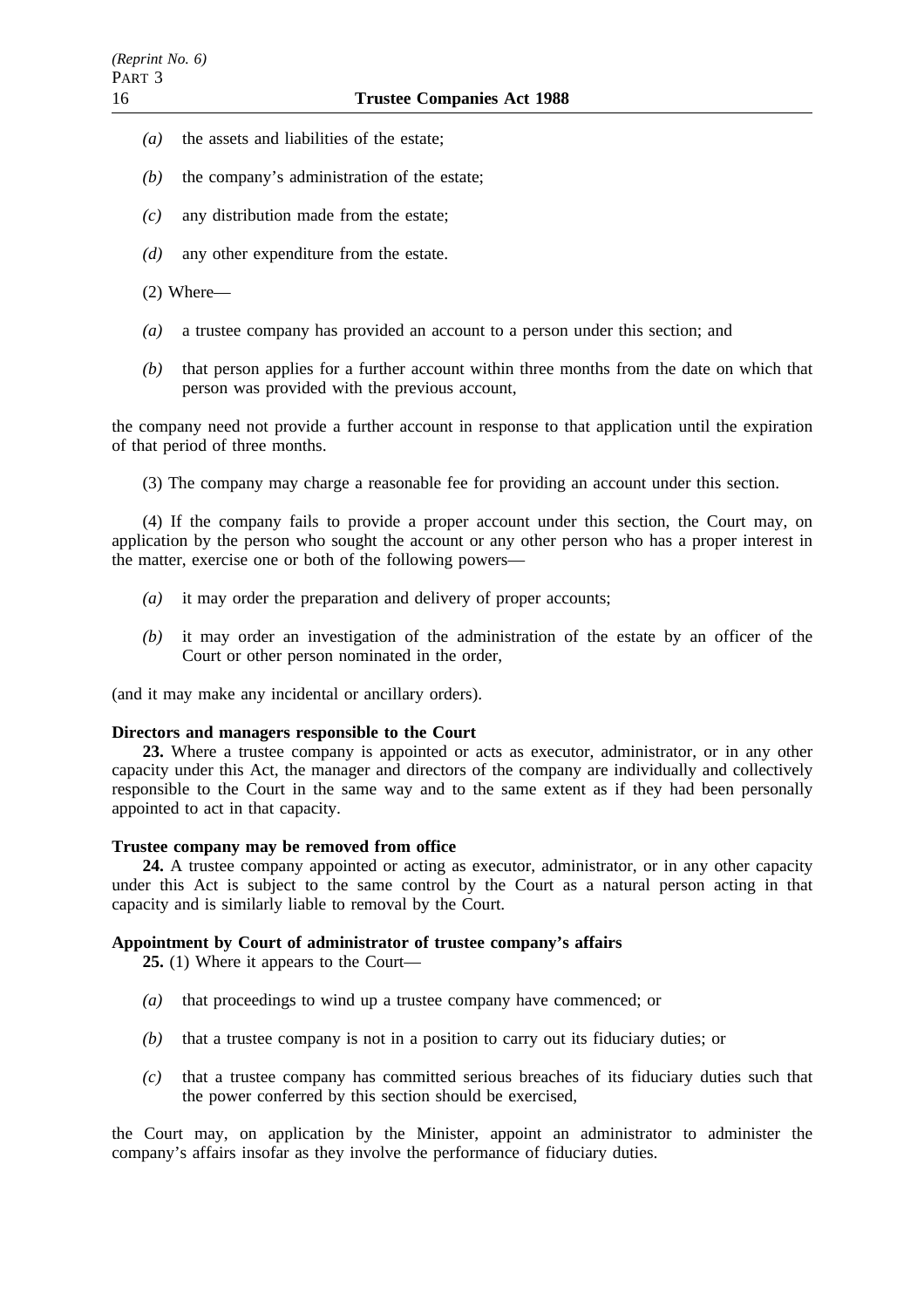- (2) The Court may determine—
- *(a)* the powers and duties of an administrator appointed under this section; and
- *(b)* the terms and conditions on which the administrator is appointed.
- (3) The Court may at any time terminate an appointment made under this section.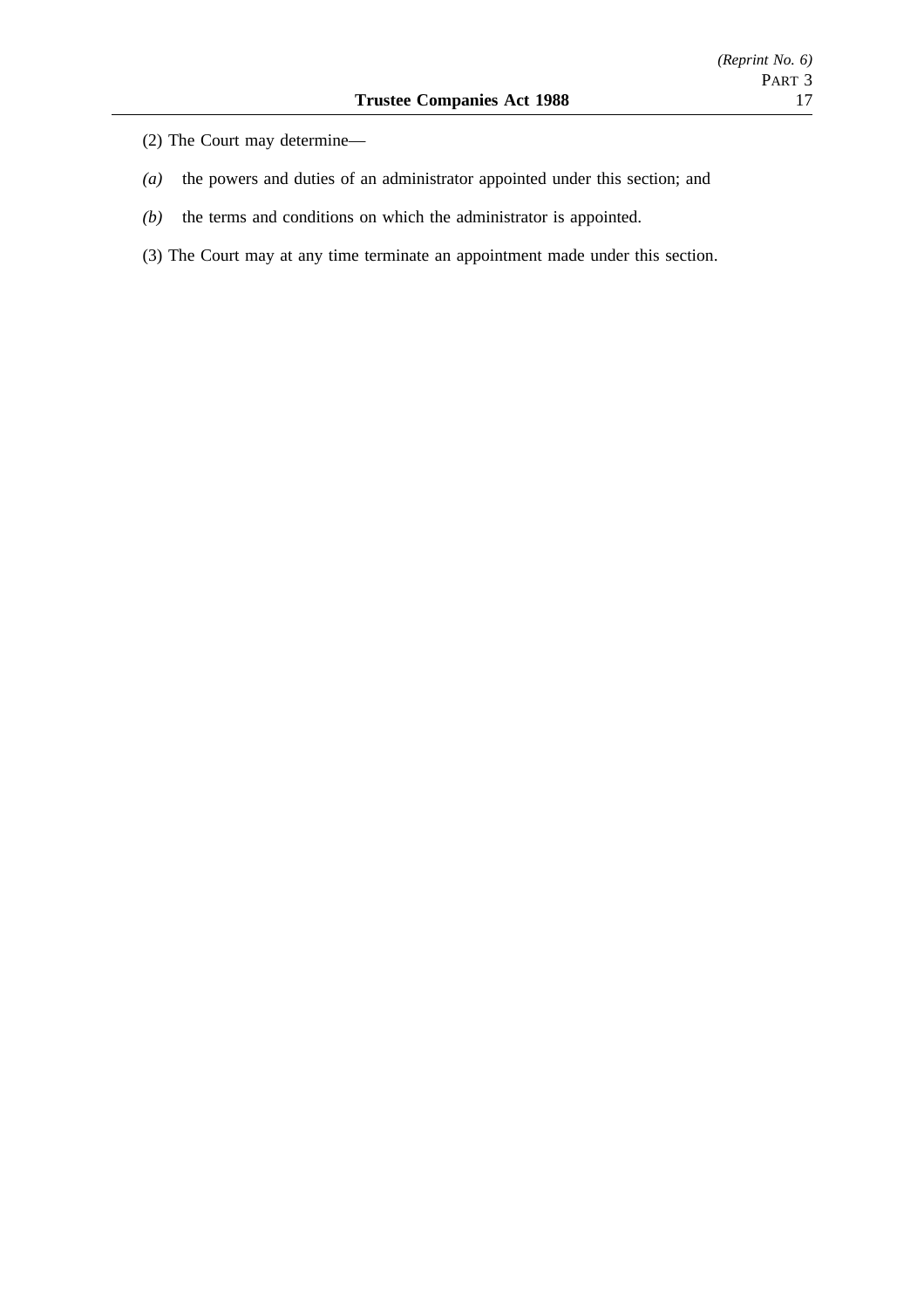## **PART 4 MISCELLANEOUS**

## **False or misleading statements**

**26.** A trustee company must not make or include in any document required by or for the purposes of this Act any statement that is false or misleading in a material particular.

Maximum penalty: \$20 000.

### **Offences by trustee companies**

**27.** Where a trustee company is guilty of an offence against this Act, the manager and each director of the company is also guilty of an offence and liable to the same penalty as is prescribed for the principal offence unless it is proved that the manager or director exercised reasonable diligence to prevent commission of the offence.

### **Evidentiary provision**

**28.** (1) A certificate under the seal of a trustee company certifying that a person named in the certificate is an officer of the company is to be accepted in any legal proceedings, in the absence of proof to the contrary, as proof that the person is an officer of the company.

(2) A certificate under seal of the company—

- *(a)* certifying that the company is authorised to act as executor of the will, or administrator of the estate, of a deceased person, or in any other capacity authorised by this Act; and
- *(b)* including a photographic copy of the probate or letters of administration with or without the will annexed, or other order or document of appointment,

is, notwithstanding any other law, sufficient evidence that the company is authorised to act as executor of the will, or administrator of the estate, of the deceased person, or in that other capacity.

(3) A certificate under subsection (2) is equivalent, for registration purposes, to the probate, letters of administration, trust instrument or other order or document of appointment.

#### **Act not to affect other Acts or remedies**

**29.** (1) The provisions of this Act are in addition to, and do not derogate from, the provisions of any other Act.

(2) Nothing in this Act derogates from any right of action or other right or remedy that a person has apart from this Act.

#### **Summary offences**

**30.** The offences constituted by this Act are summary offences.

# **Regulations**

**31.** (1) The Governor may make such regulations as are contemplated by this Act or as are necessary or expedient for the purposes of this Act.

(2) Any such regulation may prescribe a fine, not exceeding \$1 250, for breach of or non-compliance with a provision of the regulations.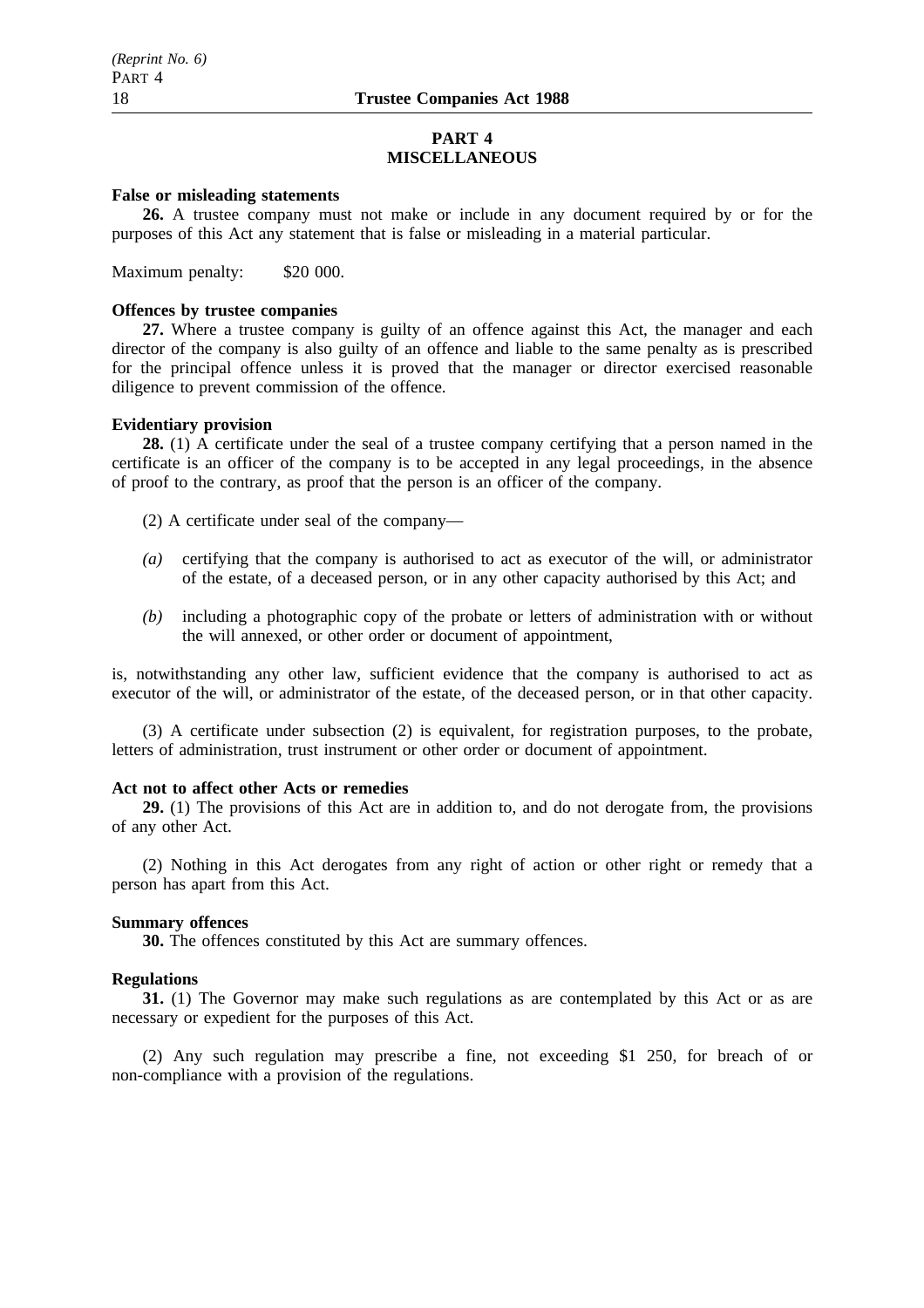## **SCHEDULE 1**

#### *Trustee Companies*

The following companies are trustee companies for the purposes of this Act:

ANZ Executors & Trustee Company Limited Bagot's Executor and Trustee Company Limited Executor Trustee Australia Limited IOOF Australia Trustees Limited National Australia Trustees Limited National Mutual Trustees Limited Perpetual Trustees Australia Limited Perpetual Trustees S.A. Limited Tower Trust Limited

#### **SCHEDULE 2**

*Repeal of Certain Acts and Transitional Provision*

1. The following Acts are repealed:

*The ANZ Executors & Trustee Company (South Australia) Limited Act 1985 The Bagot's Executor Company Act 1910 The Elder's Executor Company's Act 1910 The Executors Company's Act 1885 The Farmers' Co-operative Executors Act 1919.*

2. On a day six months after the commencement of this Act the Public Trustee must take whatever action is necessary to transfer or surrender any money or securities held by it pursuant to section 10 of the *Bagot's Executor Company Act 1910*, section 17 of the *Elder's Executor Company's Act 1910*, section 5 of the *Executors Company's Act 1885* or section 17 of the *Farmers' Co-operative Executors Act 1919* to the trustee company which deposited that money or those securities.